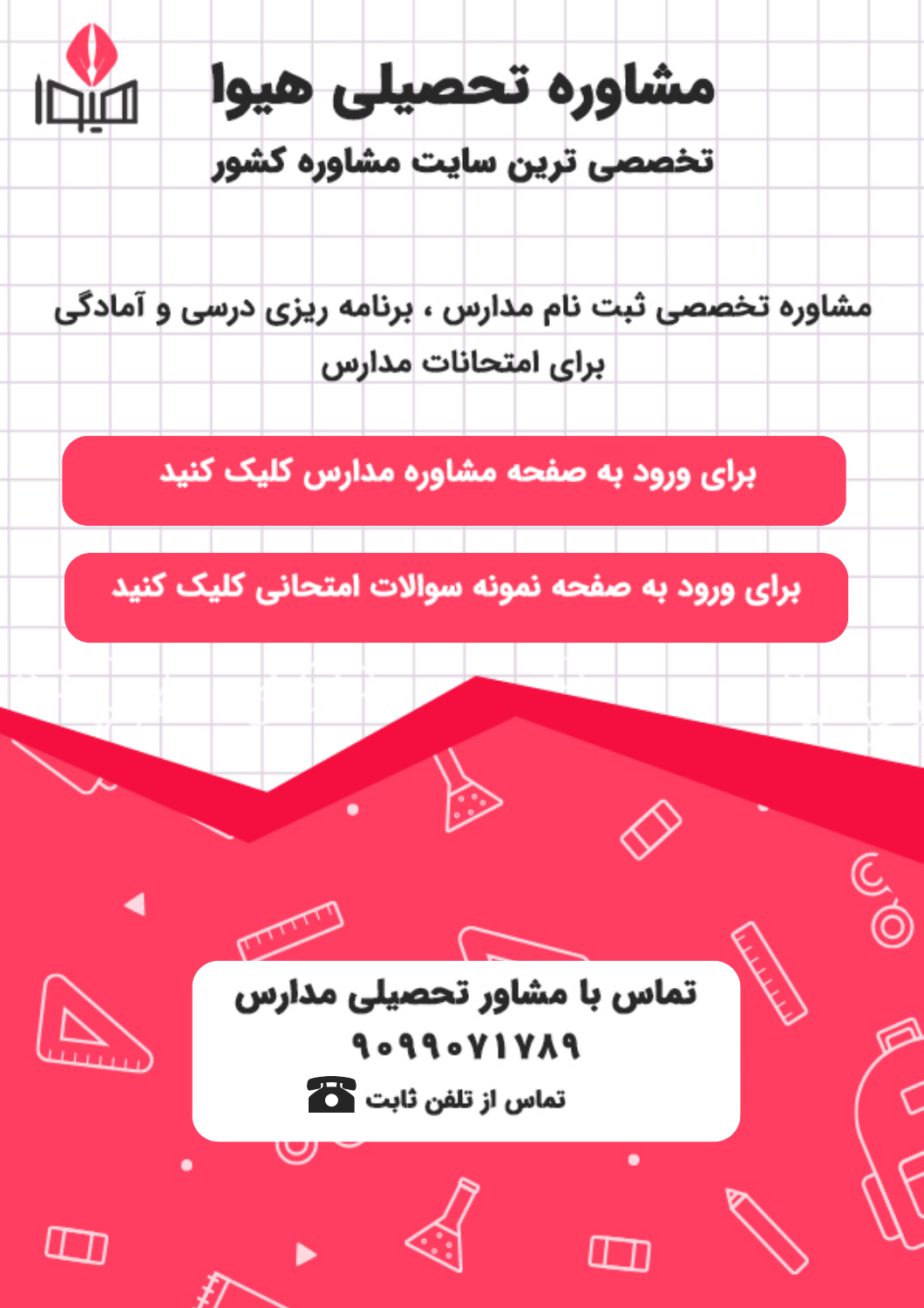|                | محل مهر یا امضاءمدیر<br>سئوال                                                             |                                                         | جمهوري اسلامي ايران<br> <br>  <b>شیــوا</b> تخصصی ترین سایت مشاوره کنا |  |              |                                                                             |      |  |
|----------------|-------------------------------------------------------------------------------------------|---------------------------------------------------------|------------------------------------------------------------------------|--|--------------|-----------------------------------------------------------------------------|------|--|
|                | نمره با عدد:                                                                              |                                                         | ساعت امتحان :                                                          |  |              | نوبت امتحاني : ترم دوم 5نام دبير:<br>ش صندلي :                              |      |  |
|                | نمره با حروف:                                                                             |                                                         | وقت امتحان : 70 دقيقه<br>پایه: یازدهم رشته:                            |  |              | نام ونام خانوادگی :                                                         |      |  |
|                |                                                                                           | تاريخ امتحان :                                          | سال تحصیلی                                                             |  |              | سئوال امتحان درس : زبان انگلیسی                                             |      |  |
| رديف           |                                                                                           |                                                         | اللهم انی اسئلک ما یُرضیک ً                                            |  |              |                                                                             | بارم |  |
|                | <b>Vocabulary:</b><br>Fill in the blanks with the words given. (There is one extra word.) |                                                         |                                                                        |  |              |                                                                             |      |  |
| $\mathbf{1}$   |                                                                                           | (ability-calligraphy-custom-handshaking-diversity)      |                                                                        |  |              |                                                                             | 1    |  |
|                | 1)                                                                                        |                                                         |                                                                        |  |              | It is the  in Iran to take your shoes off when you go into someone's house. |      |  |
|                | 2)                                                                                        | There is great of ideas on the best way to lose weight. |                                                                        |  |              |                                                                             |      |  |
|                | 3)                                                                                        | Human's  to talk makes him different from animals.      |                                                                        |  |              |                                                                             |      |  |
|                | is one of the ways of greeting actions in most countries.<br>4)                           |                                                         |                                                                        |  |              |                                                                             |      |  |
| $\overline{2}$ | Match the underlined words with their synonyms or antonyms. There is 1 extra.             |                                                         |                                                                        |  |              |                                                                             | 1    |  |
|                | 5)                                                                                        | Happening or starting a short time ago.                 |                                                                        |  | a)           | disagreed                                                                   |      |  |
|                | 6)                                                                                        | The bank agreed to lend him some money.                 |                                                                        |  | b)           | happy                                                                       |      |  |
|                | 7) The internet is the great invention in the history of c) people                        |                                                         |                                                                        |  |              |                                                                             |      |  |
|                | humankind.                                                                                |                                                         |                                                                        |  | $\mathbf{d}$ | different from                                                              |      |  |
|                | 8)                                                                                        | Their art works are similar to each other.              |                                                                        |  | e)           | recent                                                                      |      |  |
| $\overline{3}$ | One odd out.                                                                              |                                                         |                                                                        |  |              |                                                                             | 0.5  |  |
|                | 9) addicted / depressed / interested / worried.                                           |                                                         |                                                                        |  |              |                                                                             |      |  |
|                | 10) region / continent / country / century.                                               |                                                         |                                                                        |  |              |                                                                             |      |  |
| 4              | Unscramble the following sentences.                                                       |                                                         |                                                                        |  |              |                                                                             | 2    |  |
|                | 11) life- taking- has- her- classes- changed- art.                                        |                                                         |                                                                        |  |              |                                                                             |      |  |
|                |                                                                                           |                                                         |                                                                        |  |              |                                                                             |      |  |
|                | 12) was- me- she- there- surprised- very- visit- to.                                      |                                                         |                                                                        |  |              |                                                                             |      |  |
|                |                                                                                           |                                                         |                                                                        |  |              |                                                                             |      |  |

page 1 of 2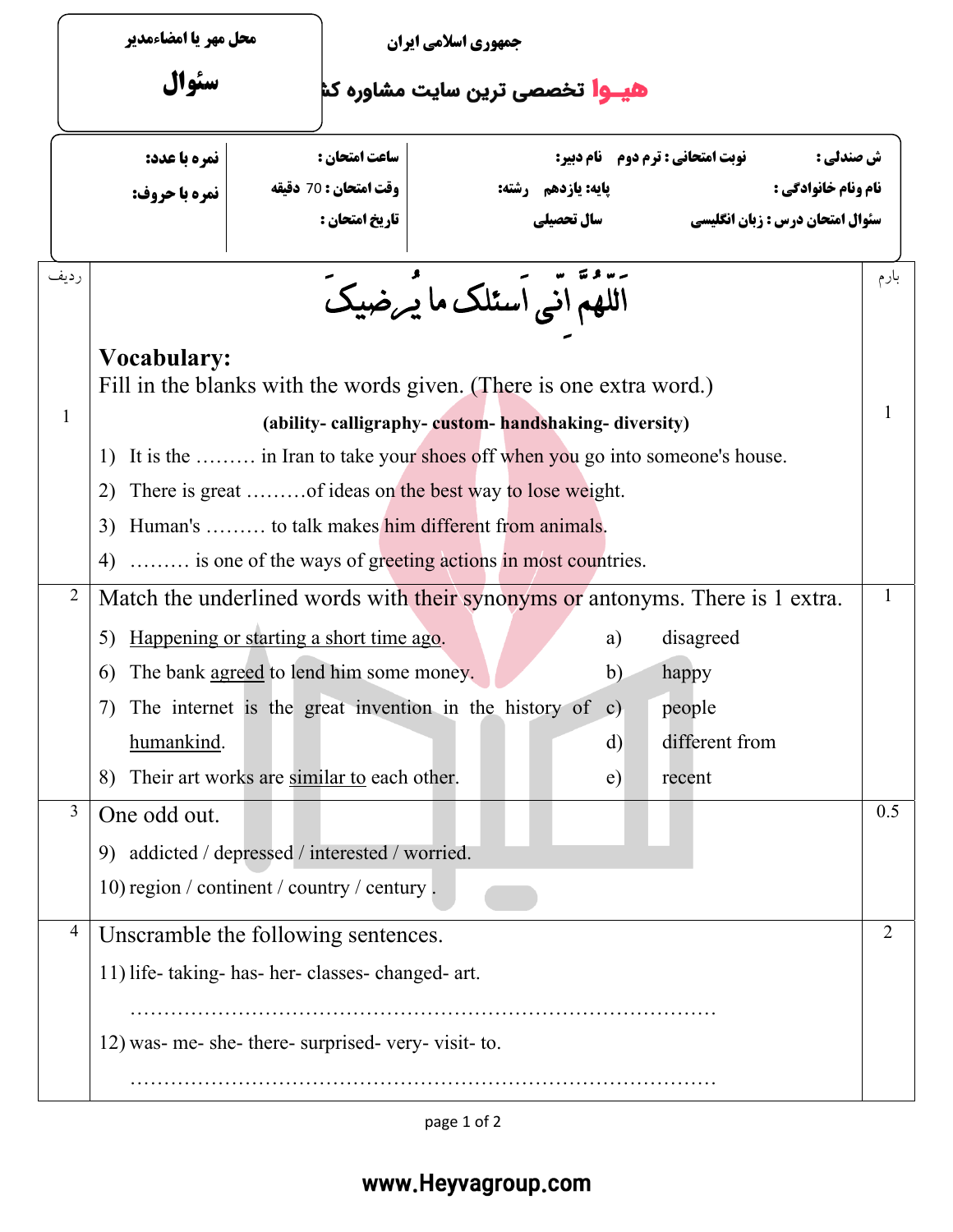| 5 | <b>Structure:</b>                                                                | 2              |  |  |  |  |  |
|---|----------------------------------------------------------------------------------|----------------|--|--|--|--|--|
|   | هیـوا تخصصی ترین سایت مشاوره کشور Choose the best choice                         |                |  |  |  |  |  |
|   | 13) There  time left. Please hurry up.                                           |                |  |  |  |  |  |
|   | a. isn't much<br>b. isn't many c. isn't a few d. aren't much                     |                |  |  |  |  |  |
|   | 14) Ali  his business since 1395.                                                |                |  |  |  |  |  |
|   | b. have started c. has started<br>d. will start<br>a. starts                     |                |  |  |  |  |  |
|   | 15) His dad tries  forget the phone numbers.                                     |                |  |  |  |  |  |
|   | b. not to<br>d. doesn't<br>a. not<br>c. to not                                   |                |  |  |  |  |  |
|   | 16) If she  late, we'll go without her.                                          |                |  |  |  |  |  |
|   | d. will be<br>b. was<br>a. is<br>c. be                                           |                |  |  |  |  |  |
|   |                                                                                  |                |  |  |  |  |  |
| 6 | Fill in the blanks with the correct form of the words given.                     | $\overline{2}$ |  |  |  |  |  |
|   |                                                                                  |                |  |  |  |  |  |
|   |                                                                                  |                |  |  |  |  |  |
|   |                                                                                  |                |  |  |  |  |  |
|   |                                                                                  |                |  |  |  |  |  |
| 7 | Match the columns and write the correct forms of the words. One is extra.        |                |  |  |  |  |  |
|   |                                                                                  |                |  |  |  |  |  |
|   | 20) culture<br>$-ian$<br>.                                                       |                |  |  |  |  |  |
|   | 21)<br>skill<br>$1m-$<br>. <u>. .</u>                                            |                |  |  |  |  |  |
|   | possible<br>-ful<br>22)                                                          |                |  |  |  |  |  |
|   | 23)<br>Iran<br>$-ist$                                                            |                |  |  |  |  |  |
|   | -al                                                                              |                |  |  |  |  |  |
|   |                                                                                  |                |  |  |  |  |  |
| 8 | Unscramble the undrlined words to make them meaningful.                          |                |  |  |  |  |  |
|   | 24) One great point about taluhgre is that it can improve your hisypacl fitness. |                |  |  |  |  |  |
|   |                                                                                  |                |  |  |  |  |  |
|   |                                                                                  |                |  |  |  |  |  |

page 2 of 2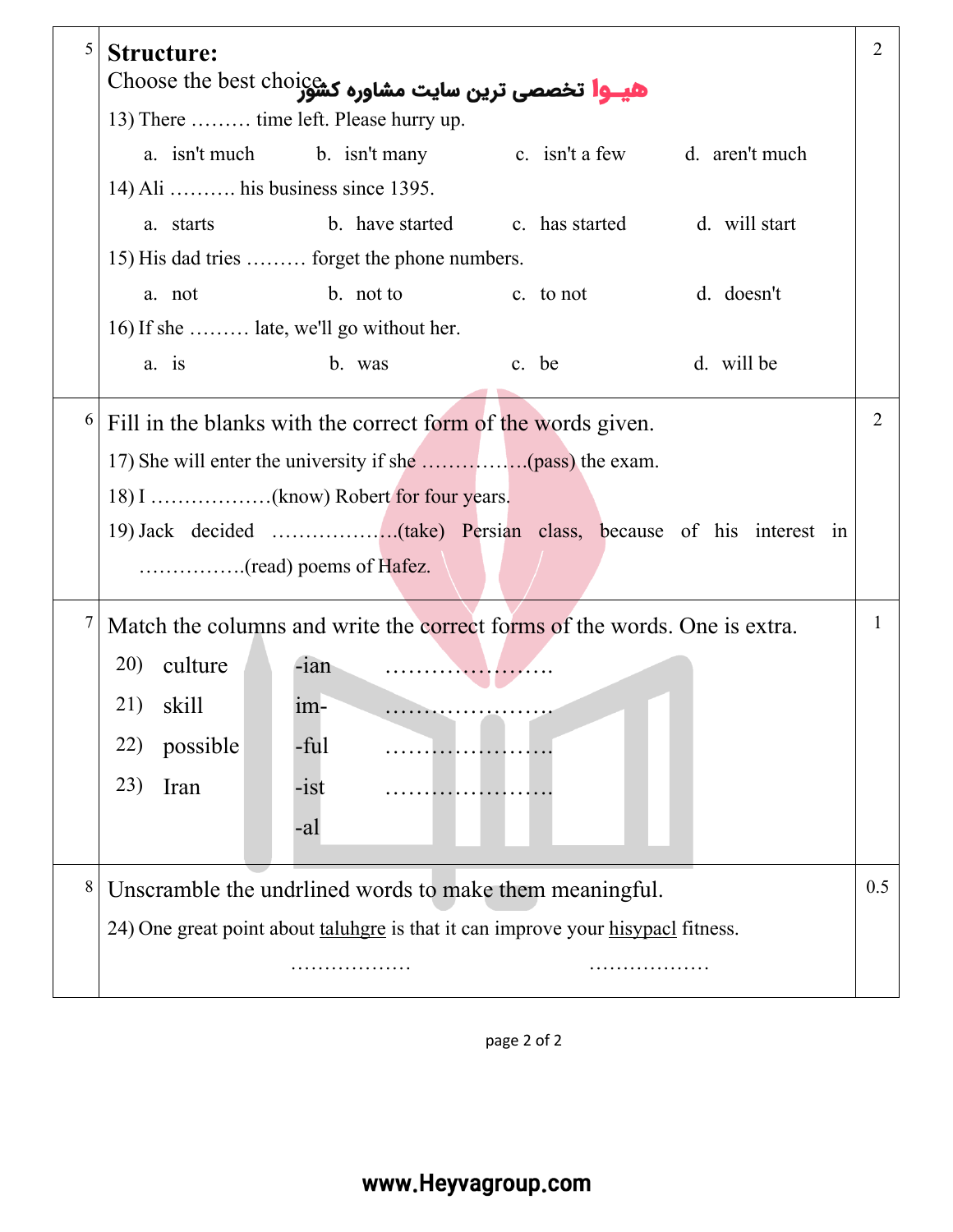

page 3 of 4